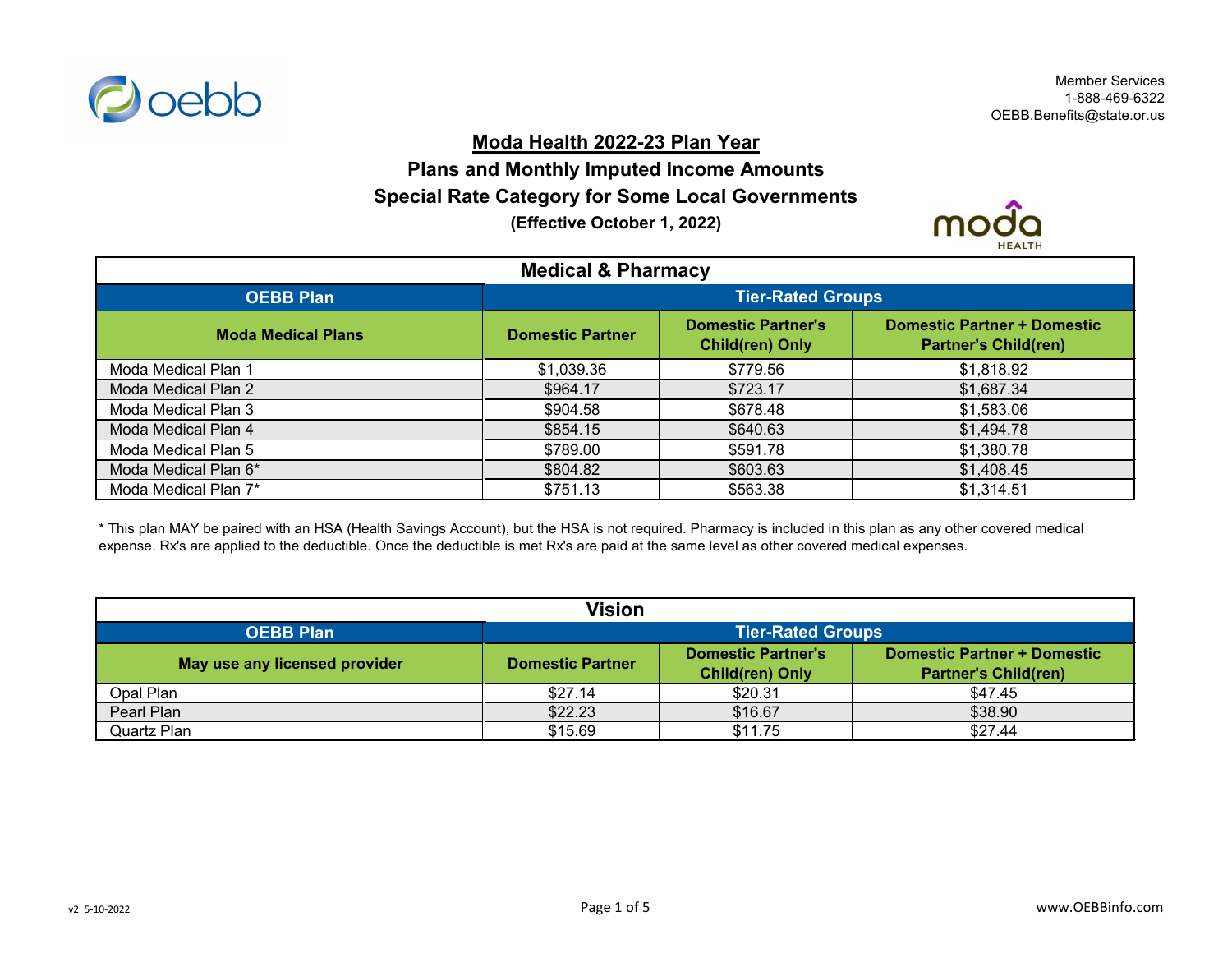

### **Moda Health/ODS 2022-23 Plan Year**

# **(Effective October 1, 2022) Special Rate Category for Some Local Governments Plans and Monthly Imputed Income Amounts**

**A DELTA DENTAL** 

| <b>Dental and Orthodontia</b>                                       |                          |                                                     |                                                                   |
|---------------------------------------------------------------------|--------------------------|-----------------------------------------------------|-------------------------------------------------------------------|
| <b>OEBB Plan</b>                                                    | <b>Tier-Rated Groups</b> |                                                     |                                                                   |
| Provider network noted in plan name below                           | <b>Domestic Partner</b>  | <b>Domestic Partner's</b><br><b>Child(ren) Only</b> | <b>Domestic Partner + Domestic</b><br><b>Partner's Child(ren)</b> |
| Premier Plan 1 - Delta Dental Premier Network                       | \$63.58                  | \$77.95                                             | \$141.53                                                          |
| Premier Plan 5 - Delta Dental Premier Network                       | \$56.14                  | \$68.85                                             | \$124.99                                                          |
| Premier Plan 6* - Delta Dental Premier Network                      | \$42.80                  | \$44.11                                             | \$86.91                                                           |
| Exclusive PPO Incentive Plan** - Delta Dental PPO<br><b>Network</b> | \$55.11                  | \$67.57                                             | \$122.68                                                          |
| Exclusive PPO Plan** - Delta Dental PPO Network                     | \$37.12                  | \$45.52                                             | \$82.64                                                           |

\* This plan has no orthodontia coverage

\*\* This plan has no out-of-network benefit. Services performed by providers outside the Delta Dental PPO network are not covered unless for a dental emergency. Covered emergencies consist of problem focused exam, palliative treatment and x-rays. All other services are considered non-covered.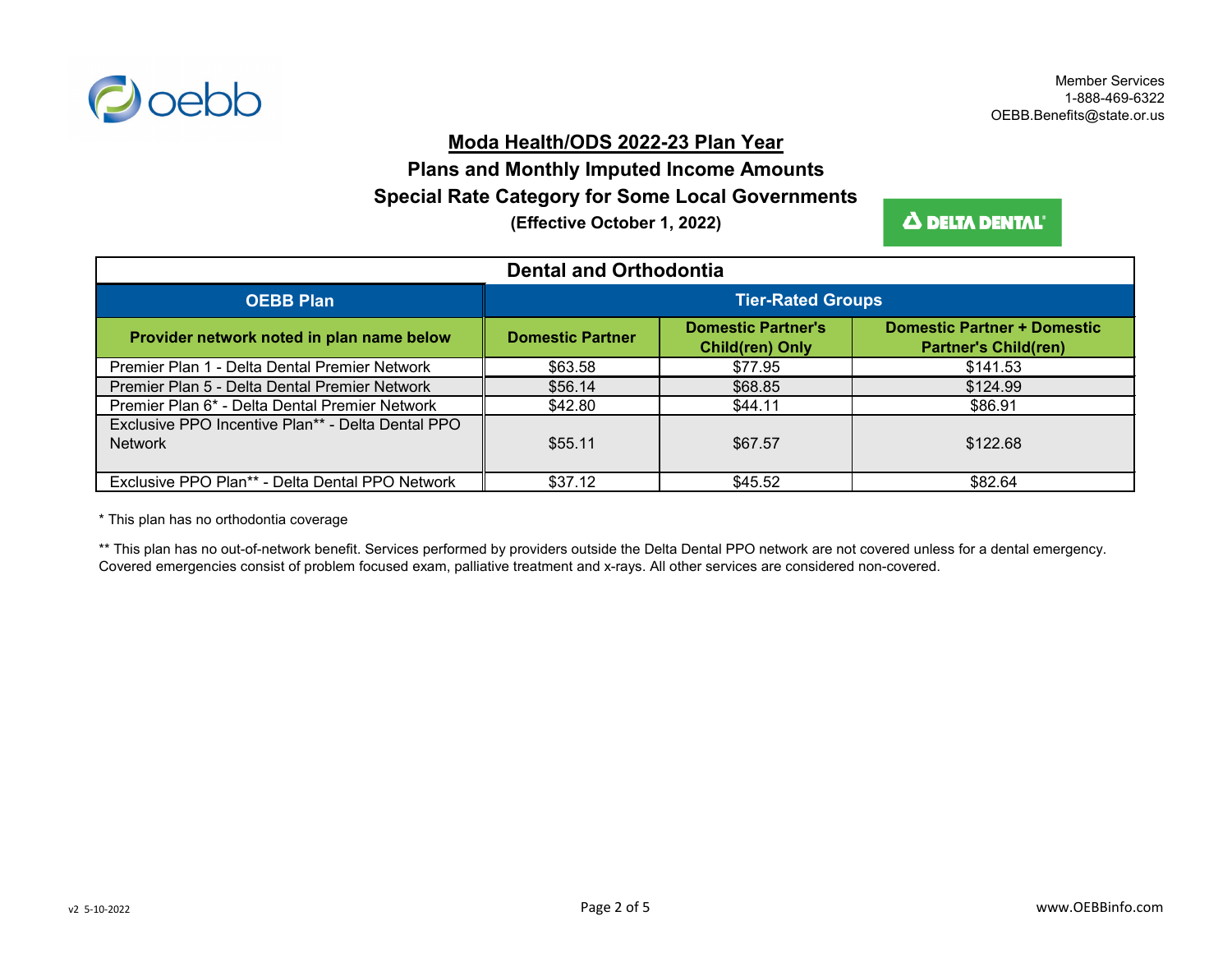

Member Services 1-888-469-6322 OEBB.Benefits@state.or.us

### **Kaiser Permanente 2022-23 Plan Year**

**Plans and Monthly Imputed Income Amounts Special Rate Category for Some Local Governments**

**(Effective October 1, 2022)**



| <b>Medical and Pharmacy</b>                                                           |                                                                                                                                   |          |            |  |
|---------------------------------------------------------------------------------------|-----------------------------------------------------------------------------------------------------------------------------------|----------|------------|--|
| <b>OEBB Plan</b>                                                                      | <b>Tier-Rated Groups</b>                                                                                                          |          |            |  |
| Must use Kaiser Permanente facilities and<br>providers for all non-emergency services | Domestic Partner + Domestic Partner<br><b>Domestic Partner</b><br><b>Domestic Partner</b><br><b>Child(ren) Only</b><br>Child(ren) |          |            |  |
| Kaiser Medical Plan 1                                                                 | \$931.21                                                                                                                          | \$698.40 | \$1,629.61 |  |
| Kaiser Medical Plan 2A                                                                | \$772.07                                                                                                                          | \$578.31 | \$1,350.38 |  |
| Kaiser Medical Plan 2B                                                                | \$748.02                                                                                                                          | \$560.29 | \$1,308.31 |  |
| Kaiser Medical Plan 3*                                                                | \$568.54                                                                                                                          | \$425.56 | \$994.10   |  |

\* This plan MAY be paired with an HSA (Health Savings Account), but the HSA is not required. Pharmacy is included in this plan as any other covered medical expense. Rx's are applied to the deductible. Once the deductible is met Rx's are paid at the same level as other covered medical expenses.

| <b>Dental and Orthodontia</b>                                                         |                                                                                                                                   |         |          |
|---------------------------------------------------------------------------------------|-----------------------------------------------------------------------------------------------------------------------------------|---------|----------|
| <b>OEBB Plan</b>                                                                      | <b>Tier-Rated Groups</b>                                                                                                          |         |          |
| Must use Kaiser Permanente facilities and<br>providers for all non-emergency services | Domestic Partner + Domestic Partner<br><b>Domestic Partner</b><br><b>Domestic Partner</b><br><b>Child(ren) Only</b><br>Child(ren) |         |          |
| Kaiser Dental Plan                                                                    | \$87.70                                                                                                                           | \$65.77 | \$153.47 |

| Vision                                                                                |                                                                                                                                   |        |         |
|---------------------------------------------------------------------------------------|-----------------------------------------------------------------------------------------------------------------------------------|--------|---------|
| <b>OEBB Plan</b>                                                                      | <b>Tier-Rated Groups</b>                                                                                                          |        |         |
| Must use Kaiser Permanente facilities and<br>providers for all non-emergency services | Domestic Partner + Domestic Partner<br><b>Domestic Partner</b><br><b>Domestic Partner</b><br><b>Child(ren) Only</b><br>Child(ren) |        |         |
| Kaiser Vision Plan                                                                    | \$9.92                                                                                                                            | \$7.44 | \$17.36 |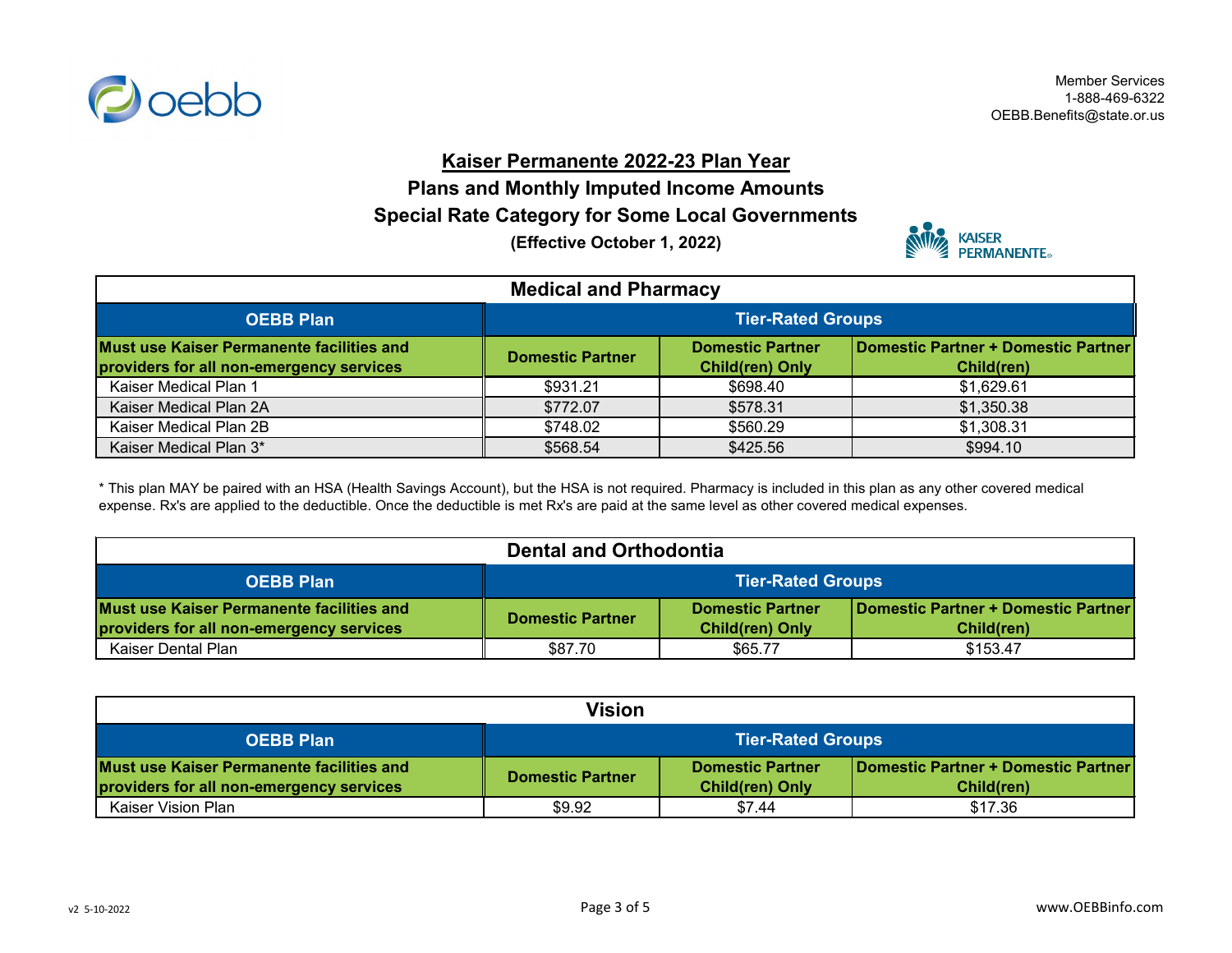

### **Williamette Dental Group 2022-23 Plan Year**

**(Effective October 1, 2022) Special Rate Category for Some Local Governments Plans and Monthly Imputed Income Amounts**



| <b>Dental and Orthodontia</b>                                                                      |                                                                                                                                          |         |         |
|----------------------------------------------------------------------------------------------------|------------------------------------------------------------------------------------------------------------------------------------------|---------|---------|
| <b>OEBB Plan</b>                                                                                   | <b>Tier-Rated Groups</b>                                                                                                                 |         |         |
| <b>Must use Willamette Dental Group facilities and</b><br>providers for all non-emergency services | <b>Domestic Partner + Domestic Partner</b><br><b>Domestic Partner</b><br><b>Domestic Partner</b><br><b>Child(ren) Only</b><br>Child(ren) |         |         |
| Willamette Dental Plan                                                                             | \$46.60                                                                                                                                  | \$52.67 | \$99.27 |